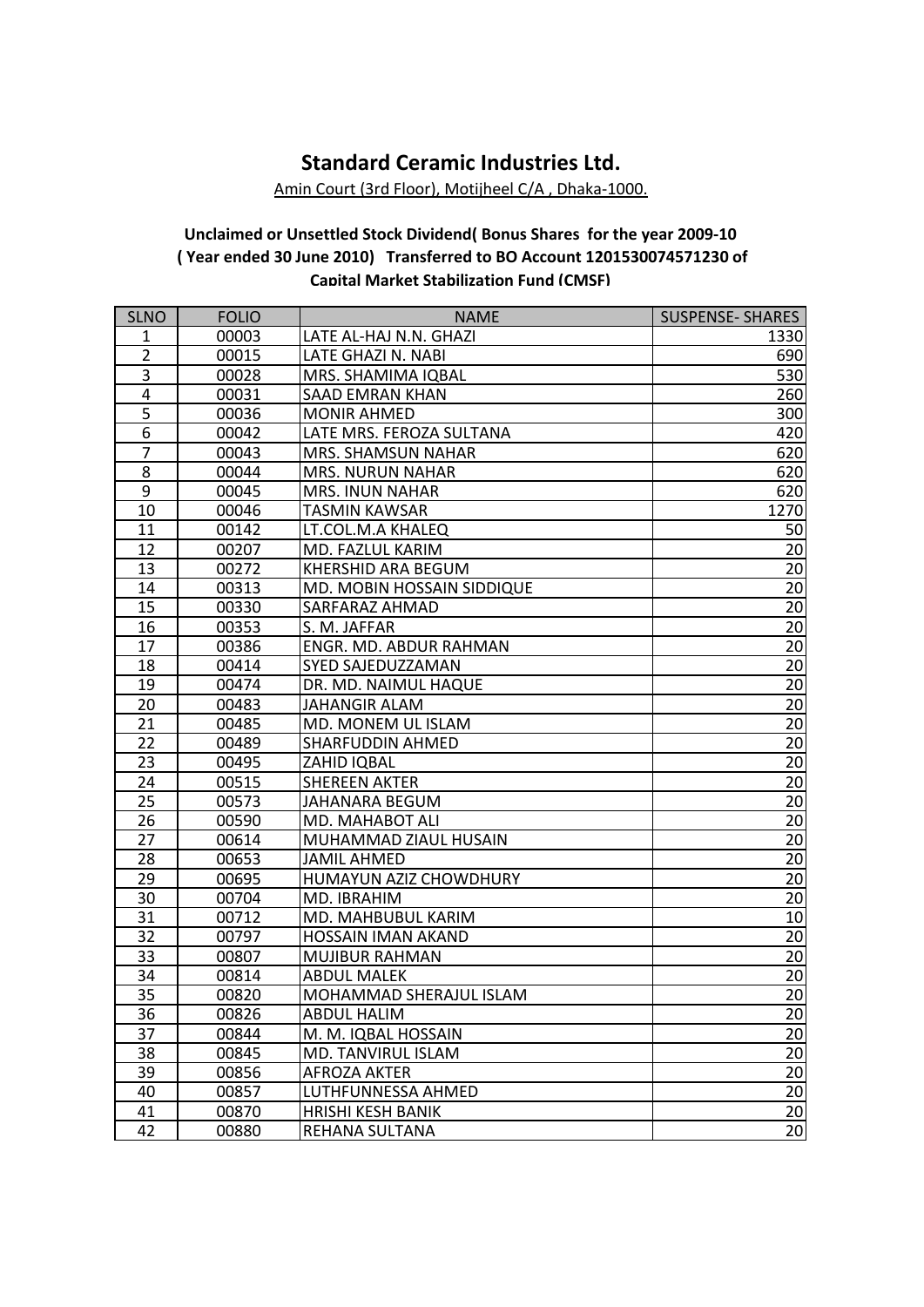| 43 | 00889 | A K M MANZURUL AHSAN                | 20              |
|----|-------|-------------------------------------|-----------------|
| 44 | 00910 | MRS. AYESHA HAQUE                   | 20              |
| 45 | 00911 | M. AL-AMIN KHAN                     | 20              |
| 46 | 00912 | KHONDOKAR SADIA ROMMAN              | 10              |
| 47 | 00916 | <b>RUNU RANI ROY</b>                | 20              |
| 48 | 00937 | PRODOSH KANTI DAS                   | 10              |
| 49 | 00945 | <b>NAHEED ZEBA</b>                  | 20              |
| 50 | 00953 | ROMANA ROUF RUMEE                   | 10              |
| 51 | 00967 | MD. BADARUDDIN                      | 20              |
| 52 | 00968 | NILUFAR ZUBAIDA IQBAL               | 20              |
| 53 | 00969 | NILUFAR ZUBAIDA IQBAL               | 20              |
| 54 | 00976 | MR. MASOOM IQBAL                    | $\overline{20}$ |
| 55 | 00977 | MD MASOOM IQBAL                     | 20              |
| 56 | 01032 | <b>BANDANA BARUA</b>                | 20              |
| 57 | 01068 | <b>MD MOMIN QUADERY</b>             | 20              |
| 58 | 01170 | <b>KRISHNA PADA PUDDER</b>          | 20              |
| 59 | 01279 | MD. KAMAL HOSSAIN MONDAL            | 20              |
| 60 | 01295 | Mr. Ibrahim Salim                   | $\overline{20}$ |
| 61 | 01296 | Ibrahim Salim                       | 20              |
| 62 | 01317 | DR. NURUL ALAM AKHAND               | 20              |
| 63 | 01325 | ZAKER AHMED                         | 10              |
| 64 | 01332 | MD. SAMIUL HAQUE                    | 20              |
| 65 | 01350 | HASANUZZAMAN KHAN                   | 10              |
| 66 | 01378 | HASAN IMAM KHAN                     | 10              |
| 67 | 01402 | TANIA SULTANA                       | 20              |
| 68 | 01453 | MD. HARUN-OR-RASHID                 | 20              |
| 69 | 01470 | <b>NUZHAT JAHANGIR</b>              | 20              |
| 70 | 01504 | ZINATUN NESSA                       | 10              |
| 71 | 01509 | <b>GOKUL SINHA ROY</b>              | 20              |
| 72 | 01526 | BRIGADIER GENERAL MD. ZAHID HOSSAIN | 20              |
| 73 | 01539 | YESMIN ZAKIA SULTANA                | 20              |
| 74 | 01612 | <b>NURUS SAFA BEGUM</b>             | 20              |
| 75 | 01622 | <b>SHELY AFROZ</b>                  | 20              |
| 76 | 01671 | ROZINA TANVY                        | 20              |
| 77 | 01718 | RAFIQ-UL-HASSAN                     | 10              |
| 78 | 01757 | MD. ESKANDAR ALI KHAN               | 20              |
| 79 | 01763 | KHODEZA BEGUM                       | 20              |
| 80 | 01780 | ANISH KUMAR MONDAL                  | 20              |
| 81 | 01794 | RATAN CHANDRA BASAK                 | 20              |
| 82 | 01806 | MAHABUB ZAMAN                       | 20              |
| 83 | 01809 | ABDUR RAZZAK DEWAN                  | 20              |
| 84 | 01812 | <b>MOHIUDDIN AHMED</b>              | 20              |
| 85 | 01838 | MD AMRAN HOSSAIN DEWAN              | 20              |
| 86 | 01839 | MD. HAMID HASSAN BHUYIA             | 20              |
| 87 | 01871 | <b>KEFAYET ULLAH MASUD</b>          | 20              |
| 88 | 01872 | MD. MOFIZUR RAHMAN                  | 20              |
| 89 | 01877 | SHAHANA ISLAM                       | 20              |
| 90 | 01880 | MASUMA SAEED KHAN                   | 20              |
| 91 | 01904 | MD. HELAL UDDIN BHUIYAN             | $\overline{20}$ |
| 92 | 01906 | NAZMA HOSSAIN                       | 20              |
| 93 | 01948 | MD. SHAJAHAN                        | 20              |
| 94 | 02001 | MD. ROFI UDDIN                      | 20              |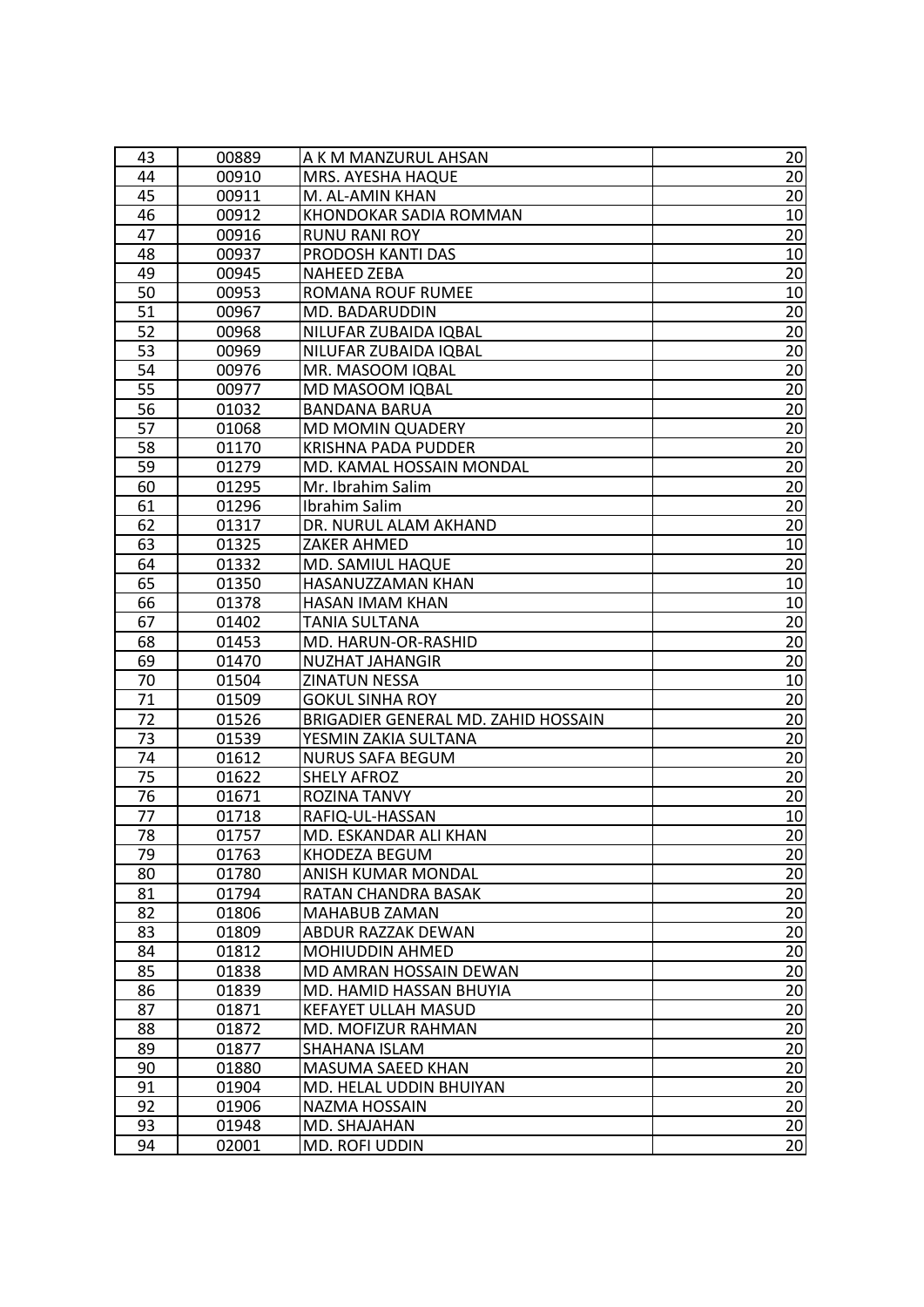| 95         | 02015          | MD. ZAKIR HOSSAIN                             | 20                    |
|------------|----------------|-----------------------------------------------|-----------------------|
| 96         | 02039          | MD.MUJIBUR RAHMAN CHOWDHURY                   | 30 <sub>l</sub>       |
| 97         | 02075          | ABUL KASHEM MOHAMMAD HANIF                    | 20                    |
| 98         | 02076          | MD. DIN ISLAM                                 | 20                    |
| 99         | 02080          | <b>RUHUL ISLAM</b>                            | 20                    |
| 100        | 02111          | MRS. HELEN PARVEEN                            | 20                    |
| 101        | 02135          | <b>SUNIL KUMAR DEY</b>                        | 20                    |
| 102        | 02161          | <b>FARIDA BEGUM</b>                           | 20                    |
| 103        | 02165          | <b>REKHA RANI DAS</b>                         | 20                    |
| 104        | 02175          | MRS LUTFA BEGUM                               | 10                    |
| 105        | 02176          | DR KHONDAKER ABUL BASHAR                      | 20                    |
| 106        | 02197          | MD. AZIZUL ALAM                               | 10                    |
| 107        | 02243          | ARUN KUMAR DAS                                | 20                    |
| 108        | 02277          | MD. MIZANUR RAHMAN SIKDER                     | 20                    |
| 109        | 02308          | <b>BIJOY KUMAR CHOWHAN</b>                    | 20                    |
| 110        | 02316          | MD. ABDUL KALAM AZAD                          | 20                    |
| 111        | 02323          | MD. RUHUL AMIN                                | 20                    |
| 112        | 02367          | <b>MAHBUBA HASNAT</b>                         | 20                    |
| 113        | 02368          | <b>MASIUL KABIR SIDDIQUE</b>                  | 20                    |
| 114        | 02371          | PHANI BHUSHAN BARUA                           | 10                    |
| 115        | 02432          | MD. MOAZZEM HOSSAIN                           | 20                    |
| 116        | 02481          | MD. ABDUL JABBER                              | 20                    |
| 117        | 02483          | M. A. SAMAD                                   | 20                    |
| 118        | 02507          | MD. EMDADUL HOSSAIN KHAN                      | 20                    |
| 119        | 02511          | M. A. QUASEM                                  | 20                    |
| 120        | 02512          | MD. WAHEDUL AHSAN                             | 20                    |
| 121        | 02522          | AZAM BROTHERS LTD.                            | 20                    |
|            |                |                                               |                       |
|            |                |                                               |                       |
| 122        | 02533          | MD. IBRAHIM KHALIL                            | 20                    |
| 123        | 2540           | SATCOM SECURITIES & MANAGEMENT LTD.           | 20                    |
| 124        | 02553          | PRUDENTIAL SECURITIES LTD.                    | 10                    |
| 125<br>126 | 02582<br>02599 | ABDUL NAYEM KHAN<br><b>BEGUM ASHIA KHATUN</b> | 20<br>20              |
| 127        | 02634          | DIPU FATEMA                                   |                       |
| 128        | 02640          | MD. NAZMUL HAQUE                              | 20<br>20              |
| 129        | 02668          | <b>JAHANGIR KHAN</b>                          | $\overline{20}$       |
| 130        | 02697          | SADHAN CHANDRA SHIL                           | 20                    |
| 131        | 02698          | MD. NURUZZAMAN                                | 20                    |
| 132        | 02753          | SHEIKH ABDUL HANNAN                           | 10                    |
| 133        | 02754          | MD. ASADUZZAMAN                               | 20                    |
| 134        | 02773          | MD. ABDUL WAHAB                               | 20                    |
| 135        | 02784          | <b>NAFISA BEGUM</b>                           | 20                    |
| 136        | 02811          | RUPALI BANK LTD.                              | 50                    |
| 137        | 02813          | A. B. M. SAYEDUL KAWNINE                      | 20                    |
| 138        | 02860          | SYEDA KAMRUN NAHAR                            | 20                    |
| 139        | 02870          | MD. ABDUS SATTER PATWARY                      | 20                    |
| 140        | 02876          | RAFIQUZZAMAN                                  | 20                    |
| 141        | 02878          | MD. MAMUNOOR RASHID                           | 20                    |
| 142        | 02896          | S M. SHAKIL AHMED                             | 20                    |
| 143        | 02900          | ABDUR RAZZAQ                                  | $\overline{20}$       |
| 144        | 02980          | ABUL KALAM AZAD                               | 20                    |
| 145        | 02998          | <b>BABLU CHOWDHURY</b>                        | 20<br>$\overline{20}$ |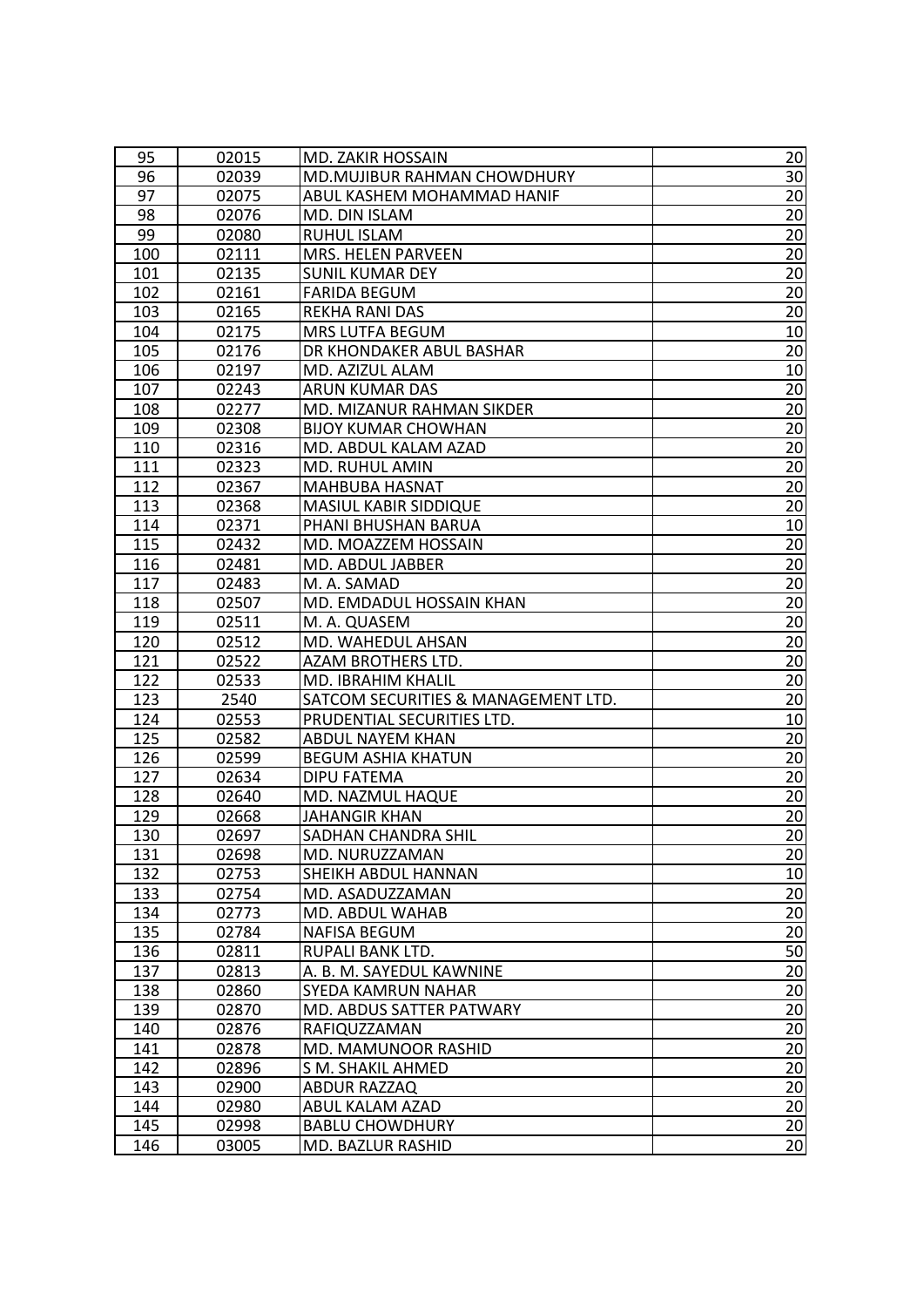| 147        | 03023          | MRS.ASMA BEGUM                                          | 10                    |
|------------|----------------|---------------------------------------------------------|-----------------------|
| 148        | 03068          | MOHAMMAD MOHIUDDIN BHUIYAN                              | 20                    |
| 149        | 03079          | <b>GANISH KUMAR</b>                                     | 20                    |
| 150        | 03080          | <b>KAZI ABDUL MALEK</b>                                 | 20                    |
| 151        | 03103          | MONSUR AHMED KALAM                                      | 10                    |
| 152        | 03109          | <b>NABI US SALEEM</b>                                   | 20                    |
| 153        | 03121          | <b>ASHRAFUN NESSA</b>                                   | 20                    |
| 154        | 03142          | PHOENIX LEASING COMPNAY LTD.                            | 10                    |
| 155        | 03173          | <b>JESMIN AKTER</b>                                     | 20                    |
| 156        | 03199          | <b>SHAHIN HASSAN</b>                                    | 20                    |
| 157        | 03248          | NILUFAR YASMIN (KHUSHI)                                 | 20                    |
| 158        | 03255          | DR. MD. MIZANUR RAHMAN                                  | 20                    |
| 159        | 03263          | <b>SHAHNEWAZ HOSSAIN</b>                                | 20                    |
| 160        | 03282          | MD. MIZANUR RAHMAN                                      | 10                    |
| 161        | 03283          | MD. MIZANUR RAHMAN                                      | 10                    |
| 162        | 03299          | <b>SHOMPREETI RAHMAN</b>                                | 20                    |
| 163        | 03307          | <b>MAHABUB SARWAR</b>                                   | 10                    |
| 164        | 03413          | ABDUL AWAL                                              | 20                    |
| 165        | 03482          | <b>MIZANUR RAHMAN</b>                                   | 20                    |
| 166        | 03483          | A. K. M. AL-MAMUN                                       | 20                    |
| 167        | 03489          | ENGR. MD. SHAHID KHAZA HASSAN                           | 20                    |
| 168        | 03632          | MD. MUFAKHARUL ISLAM                                    | $\overline{20}$       |
| 169        | 03659          | WG CDR ZAHIRUL ISLAM (RTD)                              | 10                    |
| 170        | 03663          | <b>MOMTAZ ARIF KHAN</b>                                 | 20                    |
| 171        | 03667          | <b>FAKHRUL AMBIA</b>                                    | 20                    |
| 172        | 03668          | ABDUL MUMITH MD. MOKBUL                                 | 20                    |
| 173        | 03771          | <b>ATIQUR RAHMAN KHAN</b>                               | 20                    |
| 174        | 03814          | MD. SAIFUDDIN                                           | 20                    |
| 175        | 03854          | <b>KHALID KAUSAR</b>                                    | 20                    |
| 176        | 03906          | NATIONAL SECURITIES & CONSULTANTS LTD.                  | 30                    |
| 177        | 03961          | RUBINA YASMIN PANNA                                     | 10                    |
| 178        | 03962          | <b>MOHIBUL HASAN</b>                                    | 10                    |
| 179        | 04000          | <b>NILUFAR KHATUN</b>                                   | 20                    |
| 180        | 04016          | <b>KAZI FIROZ RASHID</b>                                | 20                    |
| 181        | 04017          | KAZI SHOWEB RASHID.                                     | 20                    |
| 182        | 04103          | NAYYAR. MIRZA BAIG                                      | 10                    |
| 183        | 04104          | NEYAMATUL MAOLA MINA                                    | 20                    |
| 184        | 04123          | S.M Mahfuzul Islam                                      | 20                    |
| 185        | 04193          | MD. SHIRAJUDDOWLA (AUDITOR)                             | $\overline{20}$       |
| 186        | 04238          | <b>MD TAJUL ISLAM</b>                                   | 20                    |
| 187        | 04263          | RAHIMA KHATOON                                          | 20                    |
| 188        | 04267          | <b>SHEIKH ABDUL GAFFER</b>                              | $\overline{20}$       |
| 189        | 04270          | <b>MOHAMMAD MIR HOSSAIN</b>                             | 20                    |
| 190        | 04289          | <b>AHMED ALI</b>                                        | 20                    |
| 191        | 04290          | JAHANARA AHMED                                          | 20                    |
| 192        | 04312          | A.Q.M. NURUL ABSAR                                      | 10                    |
| 193        | 04322          | <b>BRIYANA</b>                                          | 20                    |
| 194        | 04385          | MD. BABUL HOSSAIN KHAN                                  | 20                    |
|            |                |                                                         |                       |
| 195        | 04456          | SHAH MD. SHAMSUL ALAM                                   | 20                    |
| 196        | 04469          | <b>WAZ AHMED</b>                                        | 20                    |
| 197<br>198 | 04490<br>04509 | <b>GAZI MAHMUDUR RAHMAN</b><br><b>SYED NAZRUL ISLAM</b> | 20<br>$\overline{20}$ |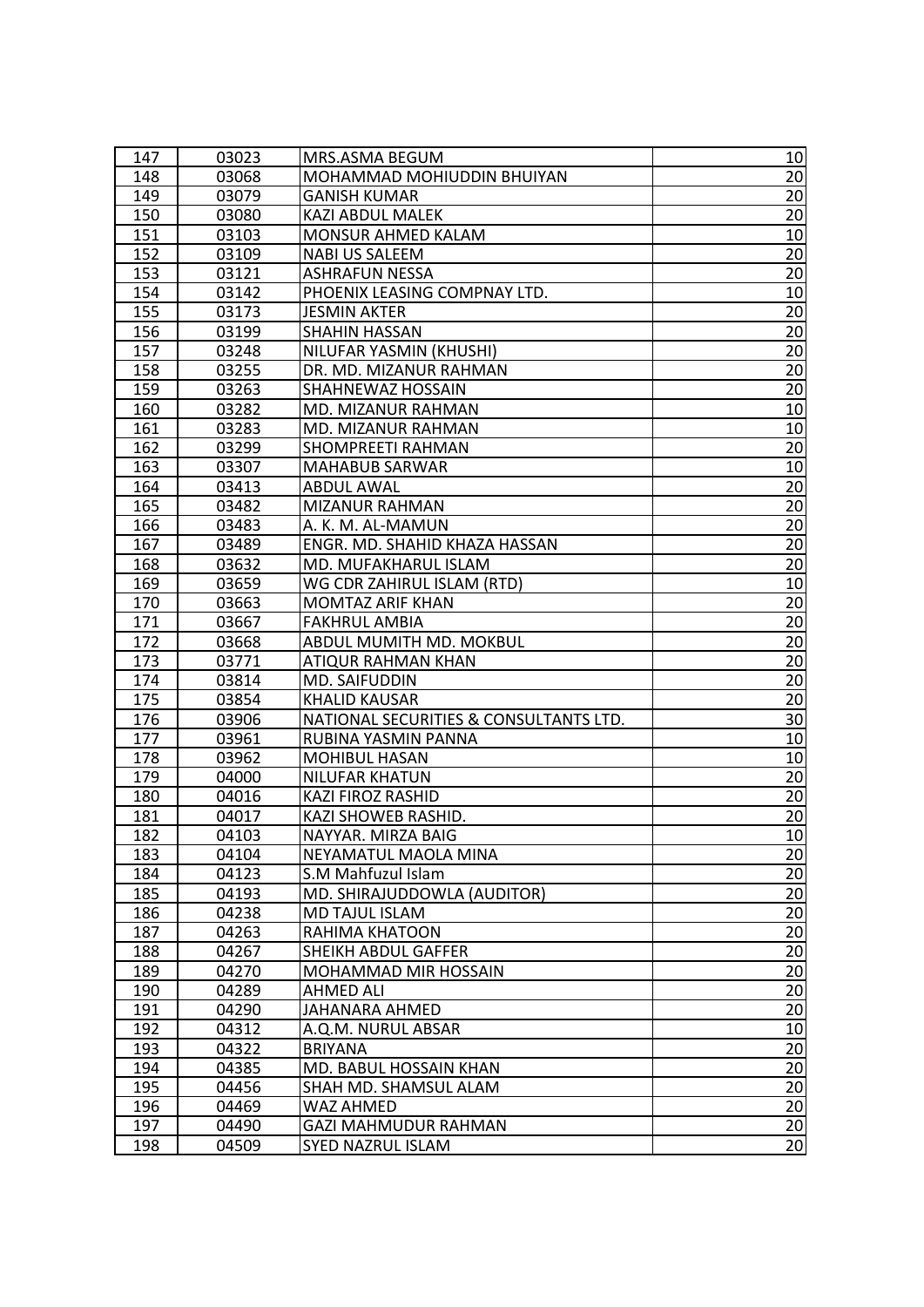| 199 | 04581 | MD. ABDUL AZIZ                     | 20              |
|-----|-------|------------------------------------|-----------------|
| 200 | 04630 | A. M. NASIM KHAN                   | 20              |
| 201 | 04666 | DALOWARA BEGUM                     | 20              |
| 202 | 04723 | MD. FARID UDDIN                    | 20              |
| 203 | 04724 | JAHANARA BEGUM                     | 10              |
| 204 | 04737 | MD. ISHAQUE (ASSIT ENGR)           | 20              |
| 205 | 04764 | MD. SHAMSUL ISLAM                  | 20              |
| 206 | 04896 | <b>NUR UDDIN CHOWDHURY</b>         | 20              |
| 207 | 04898 | REZAUL KARIM                       | 20              |
| 208 | 04917 | ASSOCIATED CAPITAL SECURITIES LTD. | 10              |
| 209 | 04977 | UMME KULSUM                        | 20              |
| 210 | 05027 | M. ZIAUR RAHMAN                    | 20              |
| 211 | 05028 | MRS. ISMAT HABIBA                  | 20              |
| 212 | 05074 | <b>GOBINDRA CHANDRA SEN</b>        | 20              |
| 213 | 05075 | MD. NURUL ISLAM                    | 20              |
| 214 | 05087 | REZAUR RAHMAN                      | 10              |
| 215 | 05090 | A. F. SAYEDUR RAHMAN KHAN          | 20              |
| 216 | 05104 | MD. GOLAM RAHMAN                   | 20              |
| 217 | 05122 | <b>SYED SHAHIN IQBAL</b>           | 20              |
| 218 | 05282 | <b>MOMTAZ BEGUM LUCKY</b>          | 20              |
| 219 | 05297 | MD MAHBUBUR RAHMAN                 | 20              |
| 220 | 05318 | MD MOSTAFA KAMAL PASHA             | $\overline{20}$ |
| 221 | 05363 | DEWAN MD. TOFAZZAL HOSSAIN         | 20              |
| 222 | 05373 | MD. ARIF HOSSAIN                   | 20              |
| 223 | 05377 | <b>KAMAL UDDIN</b>                 | 20              |
| 224 | 05396 | <b>GOUTAM CHAKRABORTY</b>          | 20              |
| 225 | 05422 | <b>SARAH KHAN</b>                  | 20              |
| 226 | 05442 | LT. COL JOYNAL ABEDIN              | 20              |
| 227 | 05450 | MD. AMINUL HAQUE                   | 20              |
| 228 | 05461 | <b>NAIMA FAIZEE</b>                | 10              |
| 229 | 05477 | MD. QUAMRUZZAMAN SHAMEEM           | 20              |
| 230 | 05495 | DULAL CHANDRA SAHA                 | 20              |
| 231 | 05534 | AFROZA SULTANA                     | 20              |
| 232 | 05604 | JAHANARA AHMED                     | 20              |
| 233 | 05634 | MD. ABDUL MANNAN MOHAN             | 20              |
| 234 | 05684 | MD. SHAMSUL ALAM                   | 20              |
| 235 | 05695 | MOHAMMED RABBAN ALI                | 30              |
| 236 | 05716 | MD. SERAJUL ISLAM MAHFOZ           | 20              |
| 237 | 05729 | <b>UMME RUKAIYA</b>                | 10              |
| 238 | 05731 | MD. SHAHID ULLAH                   | 20              |
| 239 | 05773 | <b>KAMAL</b>                       | 20              |
| 240 | 05794 | MD. DINISLAM                       | $\overline{20}$ |
| 241 | 05836 | MD. ANWAR ALI SARKER               | 20              |
| 242 | 05840 | S. A. HAIDER                       | 10              |
| 243 | 05929 | A K M RAFIQUL ISLAM                | 20              |
| 244 | 05930 | SHAJEDA BEGUM                      | 20              |
| 245 | 05956 | <b>JAHANGIR BHUIYA</b>             | 20              |
| 246 | 05963 | A. M. SAIFUR RAHMAN                | 20              |
| 247 | 05974 | <b>MOHAMMED FARID</b>              | 10              |
| 248 | 05990 | MD. MASUDUL ISLAM                  | 20              |
| 249 | 06020 | <b>SHIKHA</b>                      | 20              |
| 250 | 06045 | MD. ABU TAHER                      | 10              |
|     |       |                                    |                 |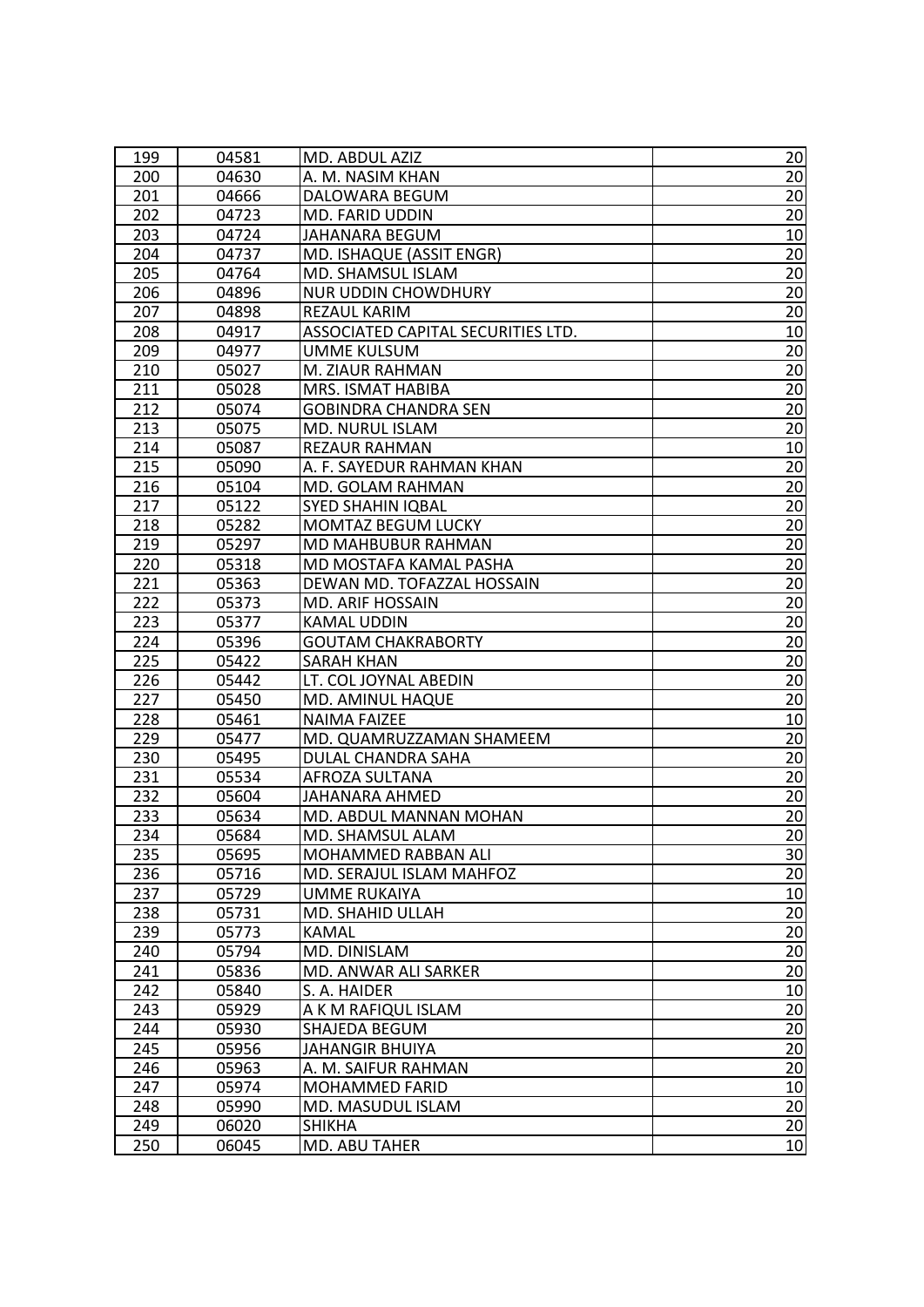| 251 | 06052 | MRS. ANOWARA AKHTER                 | 20              |
|-----|-------|-------------------------------------|-----------------|
| 252 | 06053 | MD. ABDUR RAZZAK                    | 20              |
| 253 | 06092 | <b>HAJEE MOFIZ UDDIN</b>            | 20              |
| 254 | 06121 | <b>ANUP CHOWDHURY</b>               | 20              |
| 255 | 06272 | <b>SUDHIR KAR</b>                   | 20              |
| 256 | 06273 | <b>AHMED KABIR</b>                  | 20              |
| 257 | 06274 | <b>ANOWAR HOSSAIN</b>               | 20              |
| 258 | 06282 | ABUL KASHEM CHOWDHURY               | 20              |
| 259 | 06287 | <b>MAHAMUDUR RAHMAN</b>             | 20              |
| 260 | 06307 | DIPAN CHANDRA ROY                   | 20              |
| 261 | 06314 | MIAN LUTFUL KARIM                   | 20              |
| 262 | 06333 | <b>QUEEN HAQUE</b>                  | $\overline{20}$ |
| 263 | 06362 | AHMED HOSSAIN                       | 20              |
| 264 | 06396 | <b>SUBASH SHOME</b>                 | 20              |
| 265 | 06434 | MD. RAFIQUL ISLAM                   | 10              |
| 266 | 06491 | MD. HABIBUR RAHMAN                  | 20              |
| 267 | 06493 | KHAN IMANUR RAHMAN                  | 20              |
| 268 | 06510 | UTTARA FINANCE AND INVESTMENTS LTD. | 10              |
| 269 | 06513 | <b>MD. ABDUL QUDDUS</b>             | 10              |
| 270 | 06530 | S. M. MUNIRUZZAMAN                  | 20              |
| 271 | 06584 | HAFIZUR RAHMAN.                     | 20              |
| 272 | 06627 | <b>NAZNIN SULTANA</b>               | 10              |
| 273 | 06655 | MD NAZRUL ISLAM MIAH                | 20              |
| 274 | 06674 | SHAWKAT HUSAIN CHOWDHURY            | 20              |
| 275 | 06681 | MD. MIZANUR RAHMAN                  | 20              |
| 276 | 06684 | MD. BAZLUR RASHID                   | 20              |
| 277 | 06691 | M.A. HOQUE                          | 10              |
| 278 | 06764 | MD. ASHIQUR RAHMAN                  | 20              |
| 279 | 06775 | MD. MOJIBUR RAHMAN                  | 20              |
| 280 | 06776 | NILUPHAR ALAM                       | 20              |
| 281 | 06802 | AZIZA ASHRAF                        | 80              |
| 282 | 06806 | <b>SULTANA RAZIA</b>                | 20              |
| 283 | 06818 | MUHUMMAD NAZIM UDDIN                | 20              |
| 284 | 06851 | MD. AMIR HOSSAIN                    | 10              |
| 285 | 06892 | MOHD. MAHABUB RABBANI (MILON)       | 10              |
| 286 | 06921 | <b>NAHIDEE YEASMIN</b>              | 20              |
| 287 | 06928 | <b>NUZHAT JAHANGIR</b>              | 20              |
| 288 | 06979 | MAHABUBUR RAHMAN                    | 20              |
| 289 | 06980 | <b>MASUDUR RAHMAN</b>               | 20              |
| 290 | 06984 | MD. NAZRUL ISLAM CHOWDHURY          | 20              |
| 291 | 06992 | MD. ABUDE MOLLAH                    | 20              |
| 292 | 07000 | <b>FARZANA AHMED</b>                | 20              |
| 293 | 07014 | MD. MUSTAFA KAMAL                   | 20              |
| 294 | 07027 | <b>ANIL KUMAR ROY</b>               | 20              |
| 295 | 07062 | A. K. M ABDUL HAQUE                 | 20              |
| 296 | 07064 | MD. NIZAMUL HOQ                     | 20              |
| 297 | 07104 | <b>ISRAT JAHAN LINDA</b>            | 20              |
| 298 | 07167 | MAYA BEGUM                          | 20              |
| 299 | 07237 | SALIMA BEGUM                        | $\overline{20}$ |
| 300 |       |                                     |                 |
|     | 07242 | MD FAZLUL HAQUE                     | 20              |
| 301 | 07300 | MD. MONOWARUL HAQUE                 | 10<br>10        |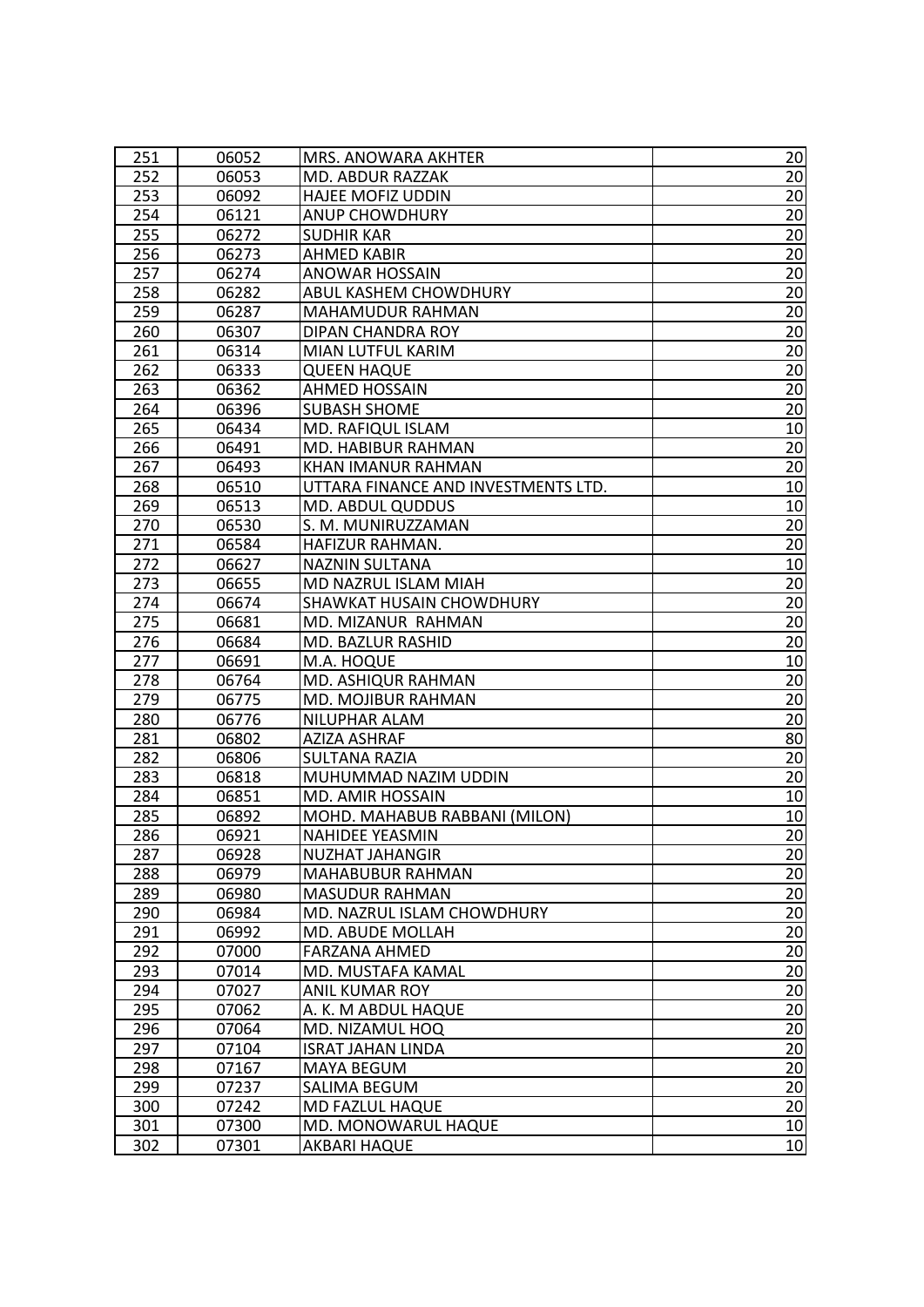| 303 | 07306 | DR. M. MUJIBUL HOQUE       | 20              |
|-----|-------|----------------------------|-----------------|
| 304 | 07326 | MM. MUSTAFA KAMAL          | 10              |
| 305 | 07331 | MD ABDUL MANNAN BHUIYAN    | 10              |
| 306 | 07345 | Mrs.Sabrina Shafique       | 370             |
| 307 | 07365 | SHAMSUL ALAM               | 20              |
| 308 | 07410 | <b>KUMKUM ZAMAN</b>        | 20              |
| 309 | 07428 | MRS. MONIRA AKHTER         | 20              |
| 310 | 07439 | SHAHNOOR AHMED KHAN        | 20              |
| 311 | 07459 | <b>MAHBUB ANWAR</b>        | 20              |
| 312 | 07487 | KANU CHANDRA MONDAL        | 20              |
| 313 | 07503 | SELIM REZA HASAN           | 20              |
| 314 | 07509 | SHAMARUKH MAHJABEEN        | 20              |
| 315 | 07514 | RABEA KHANAM               | 20              |
| 316 | 07594 | <b>MAFUZA BEGUM</b>        | 20              |
| 317 | 07624 | MD. HAFIZUR RAHMAN KHAN    | 20              |
| 318 | 07653 | <b>SHAFINA SHAHREEN</b>    | 20              |
| 319 | 07654 | <b>MIRA HASAN</b>          | 20              |
| 320 | 07663 | <b>MD.WAHID ULLAH</b>      | 10              |
| 321 | 07685 | S. M. SAHABUDDIN           | 20              |
| 322 | 07730 | MR. N. M. AKON             | 20              |
| 323 | 07761 | <b>MARIAM ALAM</b>         | 20              |
| 324 | 07843 | ADITI M. CHOWDHURY         | $\overline{20}$ |
| 325 | 07846 | ZAHED MOHAMMAD MASUD       | 20              |
| 326 | 07847 | MD. ABU BAKER SIDDIQUE     | 20              |
| 327 | 07869 | AHAMED YOUSUF ZOBAYER      | 20              |
| 328 | 07870 | <b>ELA HAQUE</b>           | 20              |
| 329 | 07881 | <b>AMENA BEGUM</b>         | 20              |
| 330 | 07899 | DALIYA SULTANA ZAMAN       | 20              |
| 331 | 07907 | M. S. BARI                 | 20              |
| 332 | 07915 | NAVEENUL LISAN             | 20              |
| 333 | 07925 | MD MORSHEDUZZAMAN          | 20              |
| 334 | 07937 | KHONDOKER MOHAMMED ZAKARIA | 20              |
| 335 | 07948 | TOFAYEL AHMED FCA          | 20              |
| 336 | 07995 | <b>AKHTER HOSNEARA</b>     | 20              |
| 337 | 08007 | DR. DILRUBA AFROSE         | 80              |
| 338 | 08030 | DR. M.A. MANNAN            | 20              |
| 339 | 08032 | MD. TARIKUL ISLAM          | 20              |
| 340 | 08034 | <b>SHIRINA KHATUN</b>      | 20              |
| 341 | 08041 | A. F. M. AHMAD             | $\overline{20}$ |
| 342 | 08047 | <b>ANWAR HOSSAIN</b>       | 20              |
| 343 | 08059 | RAFIQUL ALAM               | 20              |
| 344 | 08088 | <b>TOWHIDA SIDDIQUE</b>    | $\overline{20}$ |
| 345 | 08102 | <b>MOHTASIM BILLAH</b>     | 20              |
| 346 | 08111 | Md.Nuran Nabi Chowdhury    | 20              |
| 347 | 08155 | <b>ALI AHAMED</b>          | $\overline{20}$ |
| 348 | 08184 | ASHRAFUNNESSA DANA         | 10              |
| 349 | 08185 | AYESHA UMMUL KHAIR         | 10              |
| 350 | 08243 | ALI AHMED SARDAR           | 20              |
| 351 | 08247 | S. A. HAIDER               | 10              |
| 352 | 08256 | MOHD. SHAFIQUR RAHMAN      | 20              |
| 353 | 08307 | MD. ANWAR HOSSAIN          | 10              |
| 354 | 08358 | MD. SHARAFAT HUSSAIN       | $\overline{20}$ |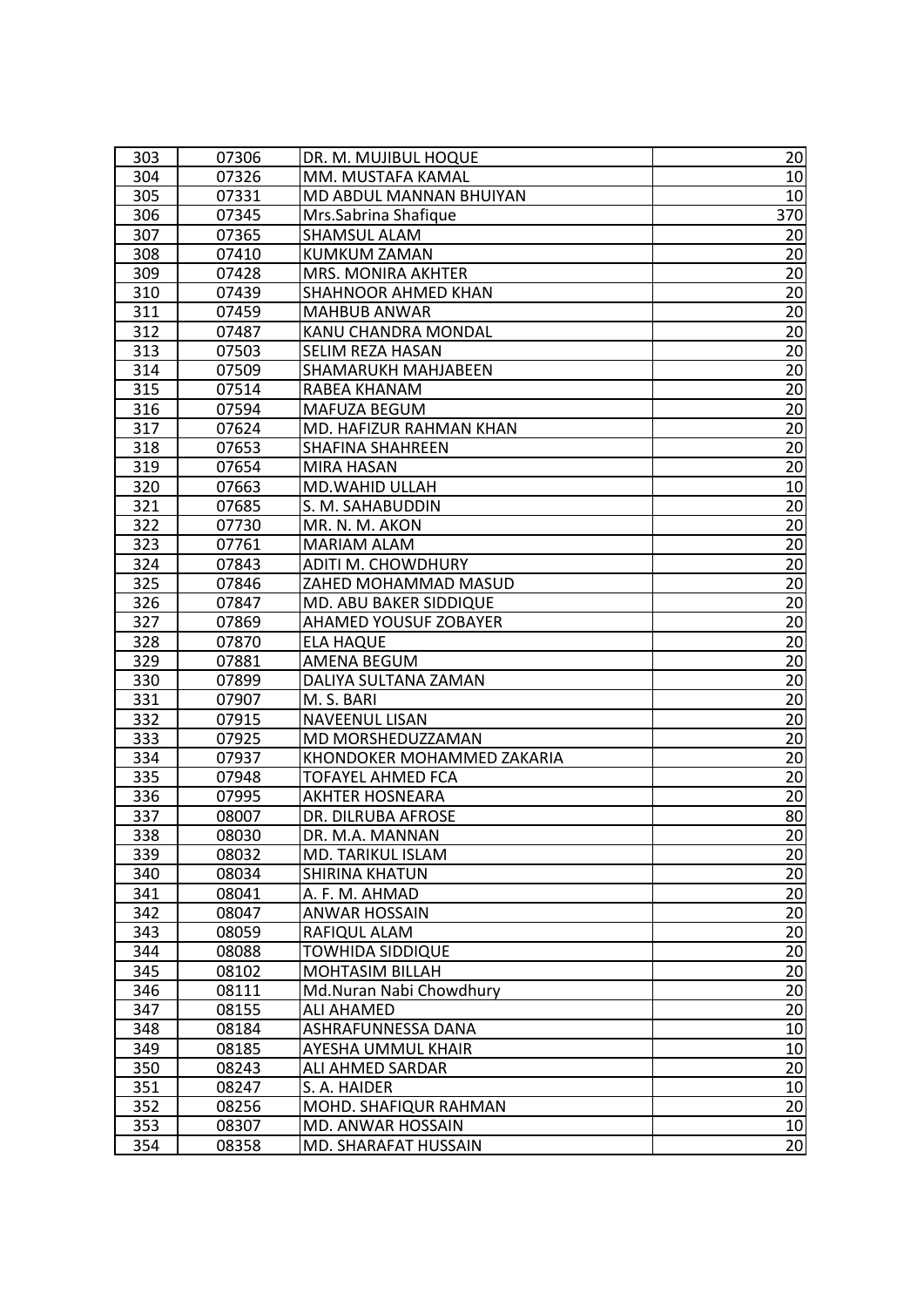| 355 | 08376 | MD. IBRAHIM KHALIL                 | 20              |
|-----|-------|------------------------------------|-----------------|
| 356 | 08382 | <b>SANJIB SARKER</b>               | 20              |
| 357 | 08386 | MD. JANE ALAM                      | 20              |
| 358 | 08401 | MD. IDRIS CHOWHDURY                | 20              |
| 359 | 08402 | ZAHEDUL ALAM FARHAN                | 20              |
| 360 | 08419 | SHYAMA PRASAD CHAUDHURI            | 20              |
| 361 | 08424 | ROYAL SECUTITIES & INVESTMENT LTD. | 50              |
| 362 | 08443 | MD. SHAH AZAM                      | 20              |
| 363 | 08459 | EASTERN SHARES & SECURITIES LTD.   | 10              |
| 364 | 08460 | <b>AGRANEE SECURITIES LIMITED</b>  | 20              |
| 365 | 08490 | M. A. BARI                         | 20              |
| 366 | 08500 | <b>KHALILUR RAHMAN</b>             | 20              |
| 367 | 08507 | <b>MAHFUZ HASAN</b>                | 20              |
| 368 | 08610 | <b>FAZLUL HAQUE</b>                | 20              |
| 369 | 08647 | A. K. M. ASAD                      | 20              |
| 370 | 08664 | <b>RABEYA MONIR</b>                | 20              |
| 371 | 08692 | MD. ASLAM PARVEZ                   | 20              |
| 372 | 08755 | YEAHIA MAHMUD                      | 20              |
| 373 | 08784 | <b>SHAMSUN NAHAR CHOWDHURY</b>     | 20              |
| 374 | 08796 | <b>MANSUR KADER</b>                | 20              |
| 375 | 08862 | S. M. ZAHIDUR RAHMAN               | 20              |
| 376 | 08905 | <b>FIROZ MAHMUD</b>                | $\overline{20}$ |
| 377 | 08915 | <b>ABDUL MATIN BISWAS</b>          | 20              |
| 378 | 08934 | ASMA SIKDER                        | 20              |
| 379 | 08999 | MD. MONIRUL ISLAM                  | 20              |
| 380 | 09001 | MD. KAZEM KAMAL                    | 20              |
| 381 | 09020 | MD. MUZHARUL HOQUE                 | 10              |
| 382 | 09024 | <b>ATIQUS SAMAD</b>                | 10              |
| 383 | 09040 | <b>MAHITAB UDDIN</b>               | 20              |
| 384 | 09044 | <b>ABU SIDDIQUE</b>                | 20              |
| 385 | 09053 | RASHIDUL HASSAN                    | 10              |
| 386 | 09067 | MR. A. K. M. AOURANGAJEB           | 10              |
| 387 | 09094 | M. Z. A. SIDDIQUA                  | 20              |
| 388 | 09115 | MD. ABU TAHER                      | 20              |
| 389 | 09122 | MD. NAZRUL ISLAM                   | 20              |
| 390 | 09144 | ABUL KASHEM CHOWDHURY              | 20              |
| 391 | 09237 | MD. AKHTER HOSSAIN                 | 20              |
| 392 | 09258 | TOUHIDA FARUKI BEGUM               | 10              |
| 393 | 09273 | MRS KHURSHID JAHAN                 | 20              |
| 394 | 09274 | MD. ABDUL FATTAH KHAN              | 10              |
| 395 | 09280 | RAISUDDIN AHMED                    | 20              |
| 396 | 09286 | MD. MOZAMMEL HOQUE                 | 10              |
| 397 | 09314 | MD. ANWAR HOSSAIN KHAN             | 20              |
| 398 | 09331 | A. RASHID                          | 10              |
| 399 | 09362 | <b>S.M BENZIR AHMED</b>            | 20              |
| 400 | 09389 | <b>ASHRAFUN NISA</b>               | 20              |
| 401 | 09396 | DR. MD. AHAD ALI                   | 10              |
| 402 | 09418 | <b>SUJIT KUMAR ROY</b>             | 20              |
| 403 | 09437 | MOHAMMAD HOSSAIN                   | 20              |
| 404 | 09440 | MD.SAYEED HOSSAIN                  | 20              |
| 405 | 09441 | MD. JAMAL UDDIN                    | 20              |
| 406 | 09450 | <b>IQBAL HOSSAIN</b>               | $\overline{20}$ |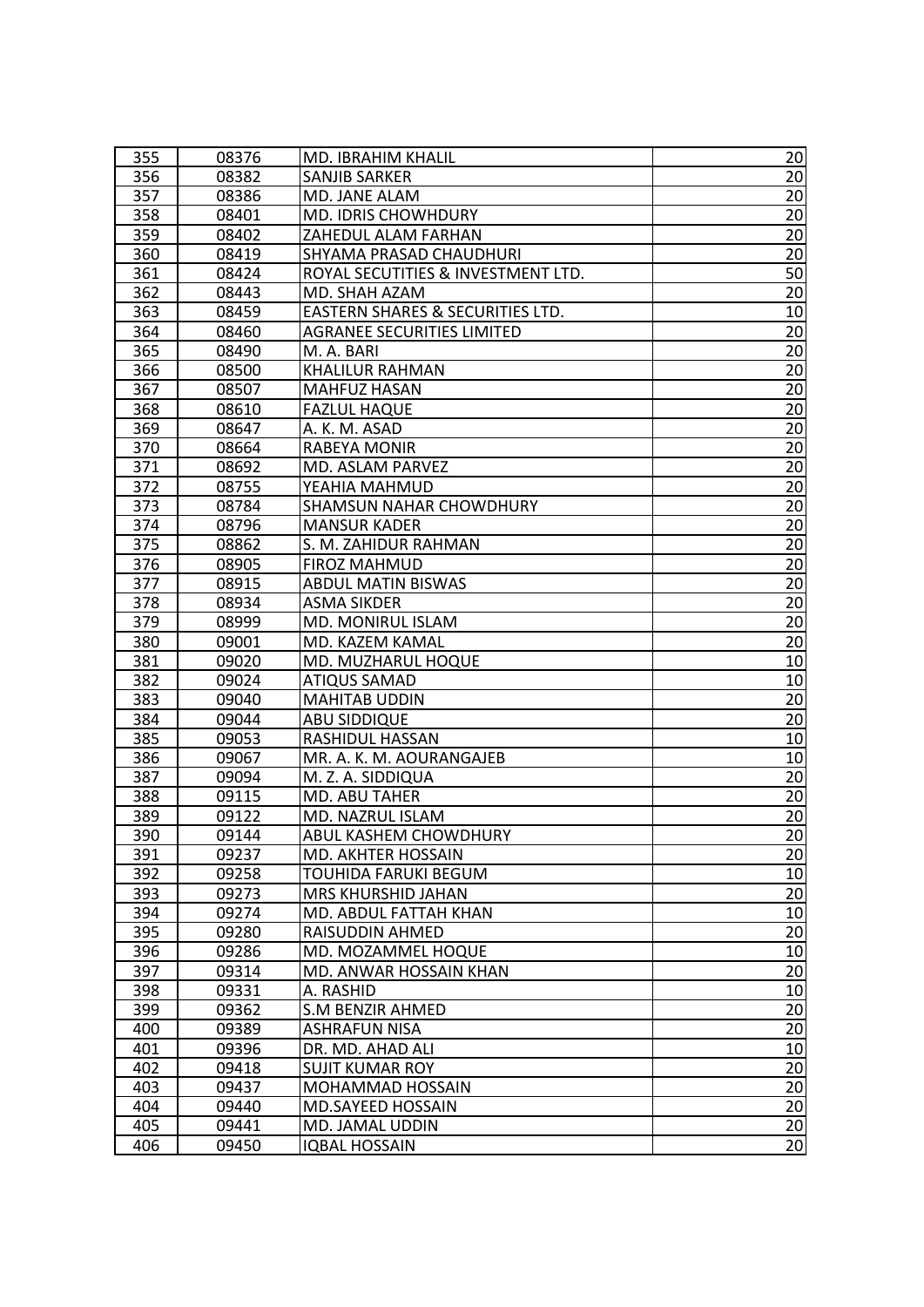| 407 | 09484 | MD. SALIM                  | 20              |
|-----|-------|----------------------------|-----------------|
| 408 | 09518 | SERAJUL ISLAM              | 10              |
| 409 | 09524 | <b>NAHID SULTANA</b>       | 20              |
| 410 | 09557 | MD TAJUL ISLAM KHAN        | 20              |
| 411 | 09561 | <b>SWAPAN KUMAR BARUA</b>  | 20              |
| 412 | 09573 | DILARA ALAM                | 20              |
| 413 | 09596 | MOHD. ALAMGIR              | 20              |
| 414 | 09614 | S. M. TAREK SHAFI          | 20              |
| 415 | 09634 | <b>AZIZUR RAHMAN</b>       | 20              |
| 416 | 09656 | MD. ZAHIRUL ISLAM          | 20              |
| 417 | 09658 | MRS. AMENA ISLAM           | 20              |
| 418 | 09659 | MD. ZAHIRUL ISLAM          | $\overline{20}$ |
| 419 | 09669 | MRS. AFSIA ARTUN NESSA     | 20              |
| 420 | 09674 | MD. AFTABUR RAHMAN         | 20              |
| 421 | 09695 | <b>AFTABUL ISLAM</b>       | 20              |
| 422 | 09698 | MIR AKBAR ALI              | 20              |
| 423 | 09709 | MR.A.K. AZADUL KABIR       | 20              |
| 424 | 09736 | <b>RUHUL AMIN</b>          | 20              |
| 425 | 09741 | S.F.A.J. KAMALUDDIN        | 20              |
| 426 | 09835 | <b>MUNMUN KUNDU</b>        | 20              |
| 427 | 09878 | <b>SHAMSUL HAQUE</b>       | 20              |
| 428 | 09892 | DR. S.M. SHAWKAT OSMAN     | 20              |
| 429 | 09922 | MUSHRAT ZAVIN              | 20              |
| 430 | 09929 | SYED NAZRUL ISLAM          | 20              |
| 431 | 09946 | REZAUL EKRAM               | 20              |
| 432 | 09947 | <b>ABDUR RAHIM</b>         | 20              |
| 433 | 09970 | MD. NURUZZAMAN             | 20              |
| 434 | 10253 | SHAMSUL ALAM CHOWDHURY     | 20              |
| 435 | 10419 | MD. SELIM TALUKDER         | 10              |
| 436 | 10442 | S.M. JAMAL HOSSAIN         | 10              |
| 437 | 10474 | <b>MOHIBUL ISLAM</b>       | 20              |
| 438 | 10719 | <b>MD. RASUDUN NABI</b>    | 20              |
| 439 | 10800 | DR. SAYAD MD. ILLIAS       | 10              |
| 440 | 10817 | MD. ALOMGIR SIDDIQUE       | 20              |
| 441 | 10824 | MD. ASADUZZAMAN            | 20              |
| 442 | 10830 | REHANA SULTANA             | 20              |
| 443 | 10866 | <b>AMIR KHAN</b>           | 20              |
| 444 | 10867 | <b>ABDUL MANNAN</b>        | 20              |
| 445 | 10869 | IKHLESUZZAMAN [JT]         | 20              |
| 446 | 10870 | MR. ABDUL AHADAD           | 20              |
| 447 | 10874 | MR. KHORSHED ALAM          | 20              |
| 448 | 10901 | MIHIR KANTI BHATTACHARJEE  | 20              |
| 449 | 10906 | <b>MONJUR KADIR</b>        | 10              |
| 450 | 10912 | MD. KAWSAR JAHAN           | 20              |
| 451 | 10953 | KAWRASUL ALAM              | 20              |
| 452 | 11059 | MD. ABU TAHER              | 20              |
| 453 | 11060 | DR. MD. WASIFUL HAQUE      | 20              |
| 454 | 11063 | <b>MRINMOY BARUA</b>       | 20              |
| 455 | 11065 | MD. NIZAM UDDIN            | $\overline{20}$ |
| 456 | 11079 | <b>HARUN AL RASHID</b>     | 20              |
| 457 | 11087 | <b>BIMAL BHUSHAN SAHA</b>  | 20              |
| 458 | 11098 | MD. SUKURER RAHMAN BHUIYAN | $\overline{20}$ |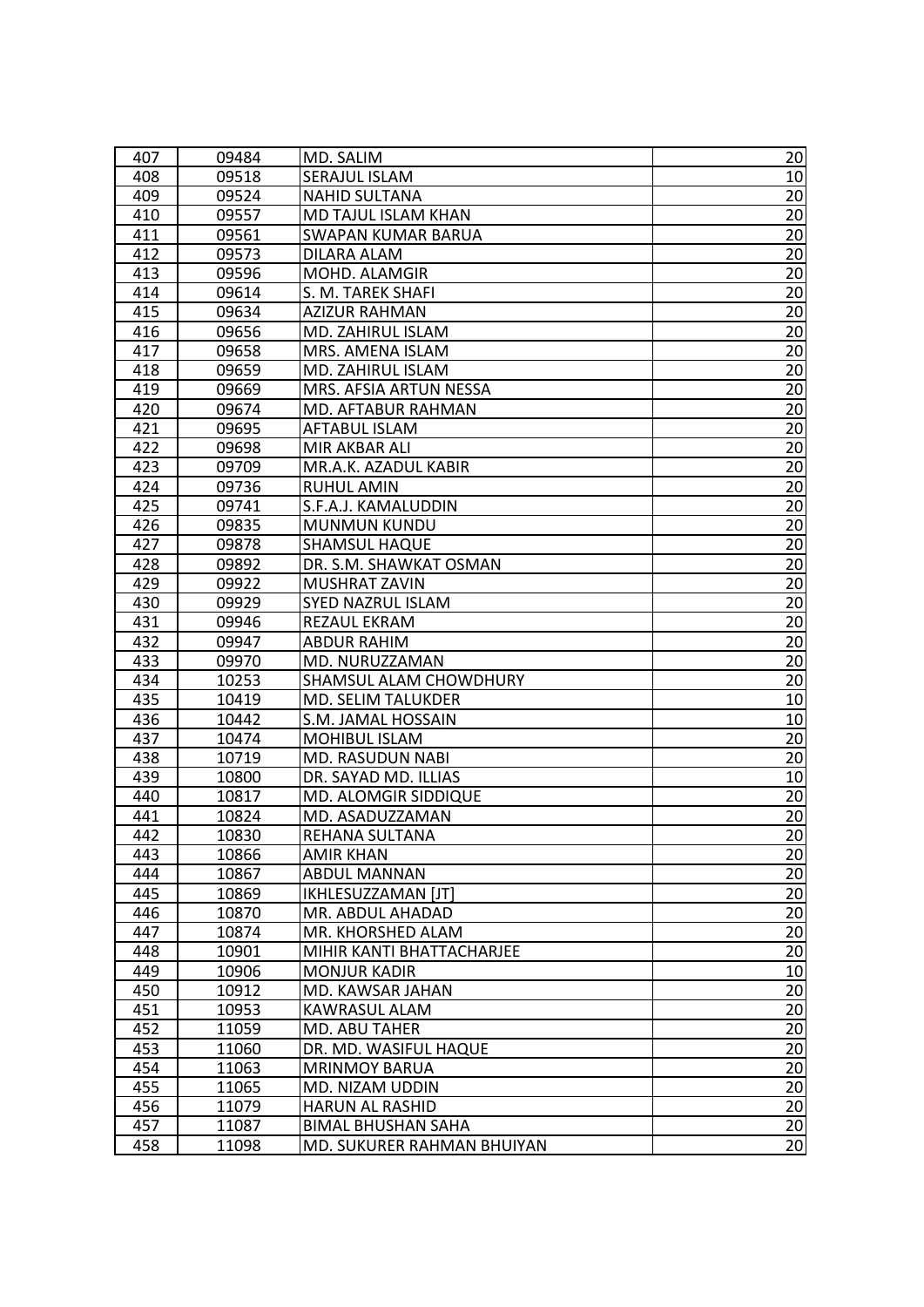| 459 | 11104 | MD. SAFIULLAH HOWLADER        | 20              |
|-----|-------|-------------------------------|-----------------|
| 460 | 11109 | MD. GOLAM MUSTAFA             | 20              |
| 461 | 11112 | MD. NAZRUL ISLAM              | 20              |
| 462 | 11113 | S. M. ABDUR RAHIM             | 20              |
| 463 | 11115 | MD. MOSHARREF HOSSAIN         | 20              |
| 464 | 11118 | MD. YEASIN ALI                | 20              |
| 465 | 11123 | <b>MD. MOKBUL HOSSAIN</b>     | 20              |
| 466 | 11126 | HARUN-AL-RASHID               | 20              |
| 467 | 11130 | MD DIN ISLAM                  | 20              |
| 468 | 11132 | MD. ABUL KALAM                | 20              |
| 469 | 11184 | A.K.M. MANZOOR ALAM           | 20              |
| 470 | 11191 | <b>MD. HARISUL HOQUE</b>      | $\overline{20}$ |
| 471 | 11193 | DR. AMINA KHALEQUE KHAN       | 20              |
| 472 | 11199 | MOHD. MOSTAFA                 | 80              |
| 473 | 11202 | SK. ASLAMUDDIN                | 20              |
| 474 | 11203 | <b>MANZAR HASAN</b>           | 20              |
| 475 | 11211 | KHONDAKAR M.N. ISLAM          | 20              |
| 476 | 11217 | MD. ZAKIR HOSSAIN             | 50              |
| 477 | 11223 | MUSFEQ-UL-HASAN               | 20              |
| 478 | 11229 | SHAH MD. MOKODDUS UDDIN       | 20              |
| 479 | 11233 | MD. KHALID IQBAL              | 20              |
| 480 | 11261 | MOHAMMAD DIDARUL ISLAM        | 20              |
| 481 | 11283 | MD. M. R. FARUQUEE            | 20              |
| 482 | 11289 | MR. A.S. TALUKDER             | 20              |
| 483 | 11297 | MD. ROWNAKUL HOQ CHOUDHURY    | 20              |
| 484 | 11298 | MD. WASHI-UR-RAHMAN           | 20              |
| 485 | 11308 | MD. SHAMSUR RAHMAN CHOWDHURY  | 20              |
| 486 | 11326 | MD. MANJURUL HOQUE            | 20              |
| 487 | 11336 | ALI AKBAR BEG                 | 10              |
| 488 | 11343 | <b>BIMAL KUMAR SAHA</b>       | 20              |
| 489 | 11369 | MUSTAFA MOHIUDDIN AHMED       | 20              |
| 490 | 11373 | MOHAMMED SHABBIR HUSSAIN      | 20              |
| 491 | 11377 | <b>MOMTAZ BEGUM</b>           | 10              |
| 492 | 11383 | <b>NADIA MAHMUD</b>           | 10              |
| 493 | 11385 | A.Z.M. REZWANUL HAQUE         | 20              |
| 494 | 11395 | <b>NASRIN SULTANA</b>         | 20              |
| 495 | 11397 | JAHANARA FERDOUS KHAN         | 50              |
| 496 | 11406 | M. A. KARIM                   | 50              |
| 497 | 11419 | <b>JAINAL ABEDIN</b>          | 20              |
| 498 | 11439 | MD. ABU BAKAR MIAH            | 20              |
| 499 | 11442 | A.T.M. AMINUL ISLAM CHOUDHURY | 20              |
| 500 | 11445 | MD. SUKURER RAHMAN BHUIYAN    | 130             |
| 501 | 11449 | <b>MORSHED HASSAN</b>         | 20              |
| 502 | 11461 | MD. REAZ UDDIN                | 20              |
| 503 | 11470 | ANUP KUMAR GUHA               | 20              |
| 504 | 11475 | SAHIDUL HAQUE KHAN            | 20              |
| 505 | 11478 | MD. ABDUS SAMAD               | 20              |
| 506 | 11479 | AL-HAJ MD. ABUL HASAN BHUIYAN | 10              |
| 507 | 11490 | <b>MASUDA BEGUM</b>           | $\overline{20}$ |
| 508 | 11498 | <b>BADAL KRISHNA DAS</b>      | 20              |
| 509 | 11523 | <b>GHULAM MURSHED</b>         | 50              |
| 510 | 11526 | M. WAHID ULLAH                | 10              |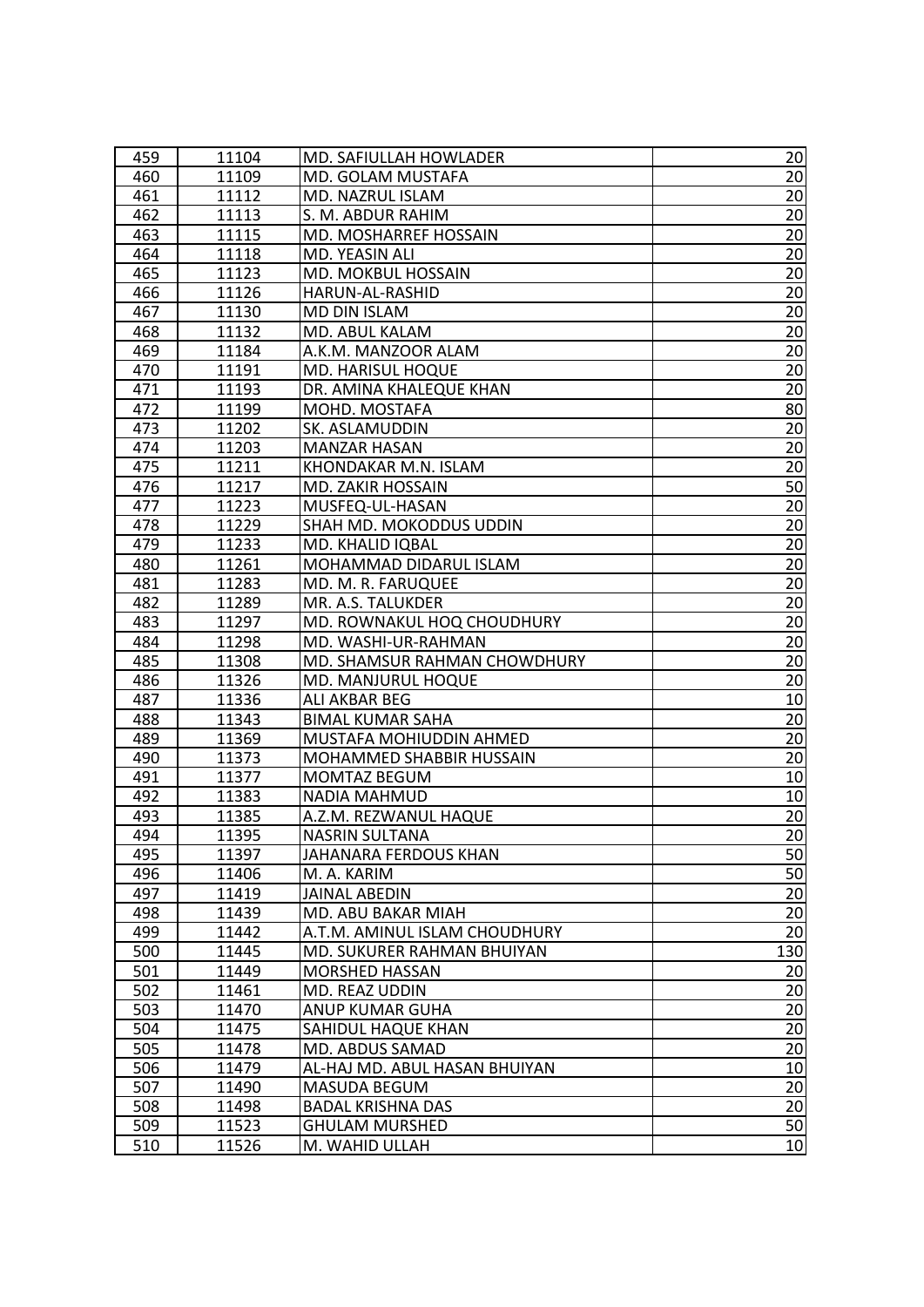| 511 | 11552 | MD. MOZAMMEL HOQUE          | 20              |
|-----|-------|-----------------------------|-----------------|
| 512 | 11577 | <b>MEHERUN NESSA</b>        | 100             |
| 513 | 11578 | SAIRA AHMED                 | 100             |
| 514 | 11580 | LATIFA AHMED                | 100             |
| 515 | 11586 | ZAKIUR RAHMAN               | 20              |
| 516 | 11588 | MD. RAZAUL AHSAN            | 20              |
| 517 | 11589 | MD. ZIAUL AHSAN             | 20              |
| 518 | 11590 | MD. MONZORUL AHSAN          | 20              |
| 519 | 11597 | <b>MD. EUNUS MIAH</b>       | 10              |
| 520 | 11598 | ABU JAFOR MD MUNJURUL HAQUE | 20              |
| 521 | 11607 | MRS. NASRIN ARA BEGUM       | 20              |
| 522 | 11613 | MD. KAMRUL ALAM             | 20              |
| 523 | 11615 | <b>NOOR MOHAMMAD</b>        | 20              |
| 524 | 11640 | ZOBEDA BEGUM                | 20              |
| 525 | 11643 | SALAHUDDIN AHAMED           | 20              |
| 526 | 11666 | MD. SHAHABUDDIN             | 100             |
| 527 | 11691 | MD. LUTFAR RAHMAN           | 50              |
| 528 | 11696 | MOHAMMED SHABBIR HUSSAIN    | 20              |
| 529 | 11720 | MD. SUKURER RAHMAN BHUIYAN  | 50              |
| 530 | 11726 | <b>GHULAM MUSTAFA</b>       | 20              |
| 531 | 11744 | MD. ABDUS SIDDIQUE          | 20              |
| 532 | 11763 | MD. ANWAR HOSSAIN           | $\overline{20}$ |
| 533 | 11776 | <b>MD. TASADDUK HABIB</b>   | 20              |
| 534 | 11777 | DR. MD. SHAFIQUR RAHMAN     | 20              |
| 535 | 11788 | MD. NIZAMUL HOQUE           | 20              |
| 536 | 11797 | SATYAJIT DAS RUPU           | 20              |
| 537 | 11799 | MD. GHOLAM MOSTAFA          | 20              |
| 538 | 11810 | MD. AKHTAR HOSSAIN          | 20              |
| 539 | 11831 | MR.MD.SERAJUL ISLAM         | 80              |
| 540 | 11840 | RUBIYAT FAZANA HUSSAIN      | 20              |
| 541 | 11849 | MD. SAUD KHAN               | 20              |
| 542 | 11867 | DR. RAHMATULLA              | 20              |
| 543 | 11875 | <b>HELENA AKHTER</b>        | 20              |
| 544 | 11877 | A.Z.M. SHOFIUDDIN           | 20              |
| 545 | 11887 | MD. ABUL KALAM              | 70              |
| 546 | 11888 | ALTAF JALIL                 | 20              |
| 547 | 11892 | <b>BASHIR UDDIN AHAMED</b>  | 20              |
| 548 | 11897 | MD. MASHUD PARVES           | 20              |
| 549 | 11902 | MD. ABDUL MAJID MIA         | $\overline{20}$ |
| 550 | 11904 | MR. ABUL KALAM AZAD         | 10              |
| 551 | 11907 | SHYAMAL CHANDRA KAR.        | 50              |
| 552 | 11915 | AL AMIN YOUSUF              | 10              |
| 553 | 11929 | MR. MAHABUB ALAM            | 20              |
| 554 | 11933 | M. SHAHJAHAN BHUIYAN        | 20              |
| 555 | 11944 | A.K.M. SHAFIQUL ALAM        | 30              |
| 556 | 11951 | MIR MOZAMMEL HOSSAIN        | 20              |
| 557 | 11955 | MD. RAMIZ UDDIN             | 20              |
| 558 | 11964 | MRS.ZAHANARA ISLAM          | 10              |
| 559 | 11965 | MD. SERAJUL ISLAM           | 20              |
| 560 | 11980 | MD. M. ALAM CHAKLADER       | 30              |
| 561 | 11988 | MD. YOUSUF                  | 20              |
| 562 | 11990 | <b>CHITTA MAJUMDER</b>      | $\overline{20}$ |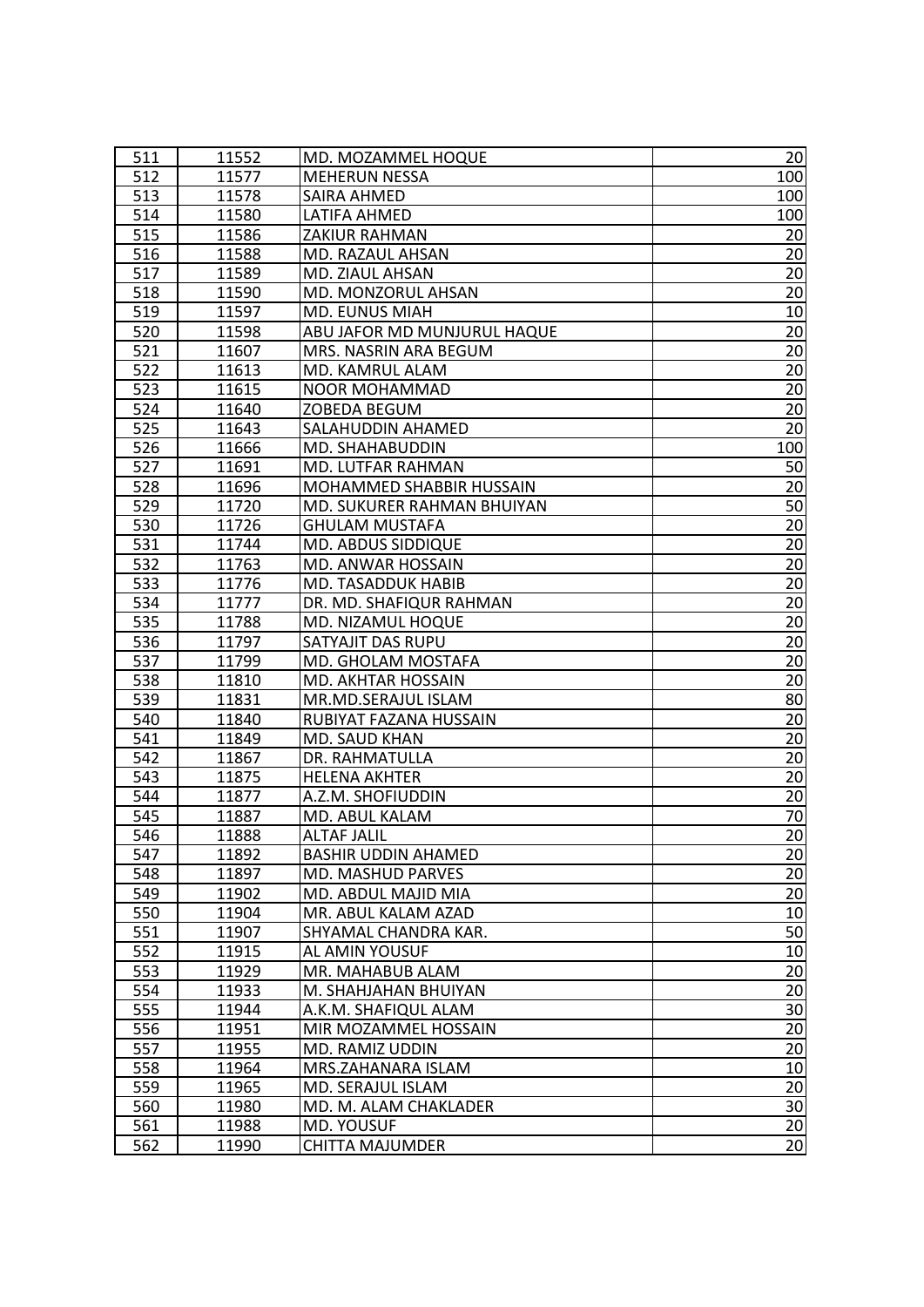| 563 | 12001 | <b>HELALUDDIN AHMED</b>      | 50              |
|-----|-------|------------------------------|-----------------|
| 564 | 12002 | MRS. L.N. BEGUM              | 20              |
| 565 | 12010 | A.K. KAMRUZZAMAN             | 70              |
| 566 | 12025 | Mr. M. Mujibul Huque         | 20              |
| 567 | 12038 | MD. SALIM                    | 20              |
| 568 | 12039 | <b>WAZED</b>                 | 20              |
| 569 | 12057 | MD. SHAHJAHAN SIRAJ          | 50              |
| 570 | 12059 | PARIMAL CHANDRA DAS          | 20              |
| 571 | 12069 | K.A.M.M. FARHAD UDDIN        | 20              |
| 572 | 12074 | MD. ABDUR RASHID             | 50              |
| 573 | 12075 | DR. A.K.M. AMINUL HAQUE      | 40              |
| 574 | 12095 | MD. SHAH NEWAJ               | 20              |
| 575 | 12098 | DR.MD. ABDUL KHALEQUE        | 20              |
| 576 | 12112 | SALIM                        | 20              |
| 577 | 12113 | <b>AMIR HOSSAIN</b>          | 20              |
| 578 | 12131 | PROF. RASHIDUDDIN AHMED FRCS | 20              |
| 579 | 12155 | <b>FAZLE KARIM KHAN</b>      | 20              |
| 580 | 12165 | <b>MD. HANNAN TALUKDER</b>   | 20              |
| 581 | 12170 | <b>SHAMSUR RAHMAN KHAN</b>   | 100             |
| 582 | 12172 | A.Q.I CHOWDHURY (CHIEF EX.)  | 50              |
| 583 | 12188 | <b>ABDUS SUKKUR</b>          | 50              |
| 584 | 12202 | HM. NURUL HOQUE              | $\overline{20}$ |
| 585 | 12203 | <b>NILUFA BEGUM</b>          | 20              |
| 586 | 12209 | SHAMIM JAHAN                 | 150             |
| 587 | 12210 | <b>AHSAN ALI</b>             | 20              |
| 588 | 12217 | KHANDAKAR IQBAL HOSSAIN      | 20              |
| 589 | 12230 | DR. NASIMA SULTANA           | 20              |
| 590 | 12237 | <b>GOLAM MORTUZA</b>         | 20              |
| 591 | 12238 | <b>SYED ABDUL MOQUIT</b>     | 20              |
| 592 | 12249 | MD. SHAFIQUL ISLAM           | 20              |
| 593 | 12261 | MD. BADRUL MUNIR             | 20              |
| 594 | 12274 | <b>NASIM SULTANA</b>         | 10              |
| 595 | 12283 | <b>MEHERUN NESSA</b>         | 20              |
| 596 | 12293 | DR. DAULATUZZAMAN            | 20              |
| 597 | 12301 | MD. AZAM ULLA KHAN           | 20              |
| 598 | 12306 | <b>MISS FARAH SHAD</b>       | 20              |
| 599 | 12311 | RASHED UDDIN AHMAD           | 20              |
| 600 | 12317 | MOHAMMAD ATAUR RAHMAN COW.   | 20              |
| 601 | 12340 | <b>NISHAT BANU</b>           | $\overline{20}$ |
| 602 | 12343 | ANJAN KUMAR DAS              | 10              |
| 603 | 12358 | MD. MAINUL HAQUE             | 20              |
| 604 | 12378 | ADUN NAIM AHMED              | $\overline{20}$ |
| 605 | 12442 | <b>MONIRUL ISLAM</b>         | 20              |
| 606 | 12445 | SHAHIDA NAZNIN               | 20              |
| 607 | 12467 | <b>FAZLUR RAHMAN</b>         | $\overline{20}$ |
| 608 | 12470 | MD. JAMAL UDDIN              | 20              |
| 609 | 12471 | SYED ZULFIQUAR HOSSAIN ALI   | 100             |
| 610 | 12485 | MD. ALAMGIR CHOWDHURY        | 20              |
| 611 | 12490 | MD. ABDUL MALEK              | 20              |
| 612 | 12492 | A.K.M SHAHIDULLAH            | 50              |
| 613 | 12495 | <b>MAHMUD HASAN</b>          | 50              |
| 614 | 12501 | MD. ANOWER HOSSAIN           | $\overline{20}$ |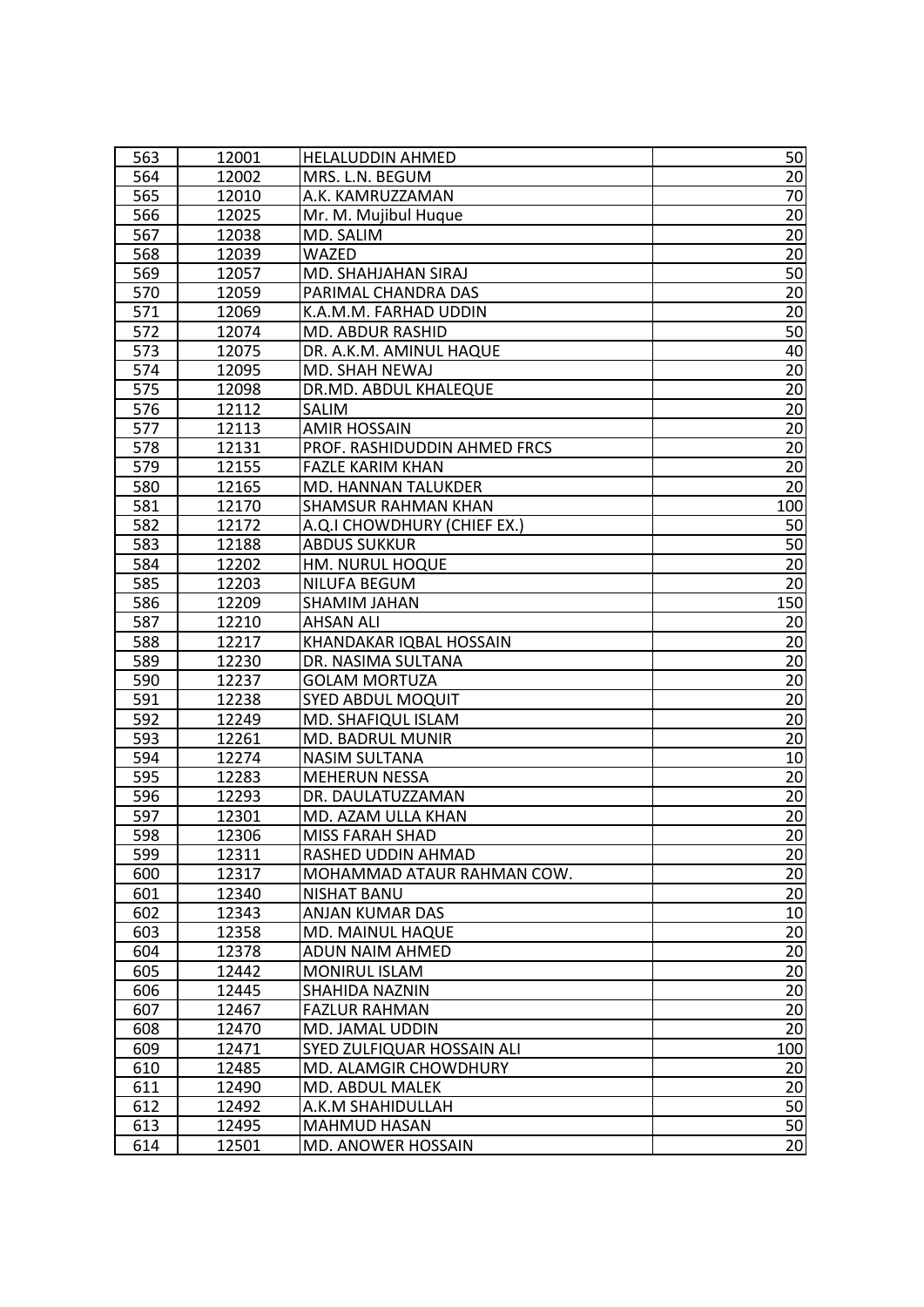| 615        | 12502          | <b>NURUN NAHAR</b>                            | 20              |
|------------|----------------|-----------------------------------------------|-----------------|
| 616        | 12532          | Mr Md Tofail Ahmed                            | 20              |
| 617        | 12538          | <b>RUPALI BANK LTD.</b>                       | 30              |
| 618        | 12544          | MD. TARIQUL ISLAM                             | 20              |
| 619        | 12553          | SHAHABUDDIN AHMED                             | 10              |
| 620        | 12561          | MD. MOMINUL HAQUE                             | 20              |
| 621        | 12569          | MD. MOSTAFA CHY.                              | 20              |
| 622        | 12573          | A.K.M. SAHADAT HOSSAIN                        | 20              |
| 623        | 12574          | <b>SHIGUFTA KABIR</b>                         | 20              |
| 624        | 12579          | MRS. NURUN NAHER BEGUM                        | 50              |
| 625        | 12589          | SUKUL BARUA                                   | 20              |
| 626        | 12598          | MD. ALTAF HOSSAIN                             | $\overline{20}$ |
| 627        | 12600          | MD. REZAUL BURHAN                             | 20              |
| 628        | 12603          | <b>ABDUL AZIZ</b>                             | 20              |
| 629        | 12609          | <b>KHURSHID JAHAN</b>                         | 20              |
| 630        | 12610          | CAPT. MD ASMAUL HOSSAIN                       | 20              |
| 631        | 12612          | <b>MAMTAZ AMIN</b>                            | 20              |
| 632        | 12657          | 0838 - SHAHIDA BEGUM                          | 20              |
| 633        | 12661          | <b>COL KHAIRUL AHSAN</b>                      | 20              |
| 634        | 12673          | MD. ANWAR HOSSAIN                             | 50              |
| 635        | 12678          | SHAMIMA MUSTAFIZ                              | 20              |
| 636        | 12679          | M. ABDUL MALEK                                | 20              |
| 637        | 12681          | MD. RAMIZ UDDIN SARKER                        | 50              |
| 638        | 12683          | MD. ANISUZZAMAN                               | 20              |
| 639        | 12700          | M.M IQBAL HOSSAIN                             | 20              |
| 640        | 12705          | <b>ANWARUN NEHAR</b>                          | 100             |
|            |                |                                               |                 |
|            |                |                                               |                 |
| 641        | 12706          | <b>LAILA BASHER</b>                           | 100             |
| 642        | 12747          | <b>MOHIUDDIN AHMED</b>                        | 20              |
| 643        | 12763          | ANISUR RAHMAN KHAN                            | 20              |
| 644        | 12772          | <b>SADEQUE AHMED</b>                          | 20              |
| 645        | 12801          | MD. SHAMIM MIAH                               | 20              |
| 646        | 12831          | M. Muniruzzaman                               | 20              |
| 647        | 12854          | ALHAJ MD. JOBAIR HOSSAIN                      | 20              |
| 648        | 12865<br>12884 | MRS. NARGIS ANWAR AHMED                       | 20              |
| 649        |                | MRS. JAHANARA ISLAM                           | $\overline{20}$ |
| 650        | 12892          | MOHAMMAD BAQUER                               | 20              |
| 651<br>652 | 12894<br>12897 | FIRST BSRS MUTUAL FUND<br><b>OMAR FARUQUE</b> | 870<br>10       |
| 653        | 12916          | MD. KAMRUL HASAN                              | 210             |
| 654        | 12922          | KHANDOKER AZAM FARUQUE                        |                 |
| 655        | 12924          | MIZANUR RAHMAN SHIKDER                        | 20<br>20        |
| 656        | 12931          | <b>MRINMOY BARUA</b>                          | 20              |
| 657        | 12932          |                                               | 20              |
| 658        | 12933          | A.K.M. SHAMSUL HOQUE<br>AHMAD NAHIYAN         | 50              |
| 659        | 12936          | <b>N.C SARKER</b>                             | 20              |
| 660        | 12951          | <b>BIDHAN BAISHYA</b>                         | 20              |
| 661        | 12981          | SHAFIQUL HAQUE ANSARI                         | 50              |
| 662        | 12996          | A.K.M TOFAZZAL HOSSAIN                        | 50              |
| 663        | 13007          | <b>BALARAM KANTI DAS</b>                      | $\overline{20}$ |
| 664        | 13038          | WADUD HOSSAIN AHMED                           | 10              |
| 665        | 13050          | MOHAMMED MONSUR A KHODA                       | 10              |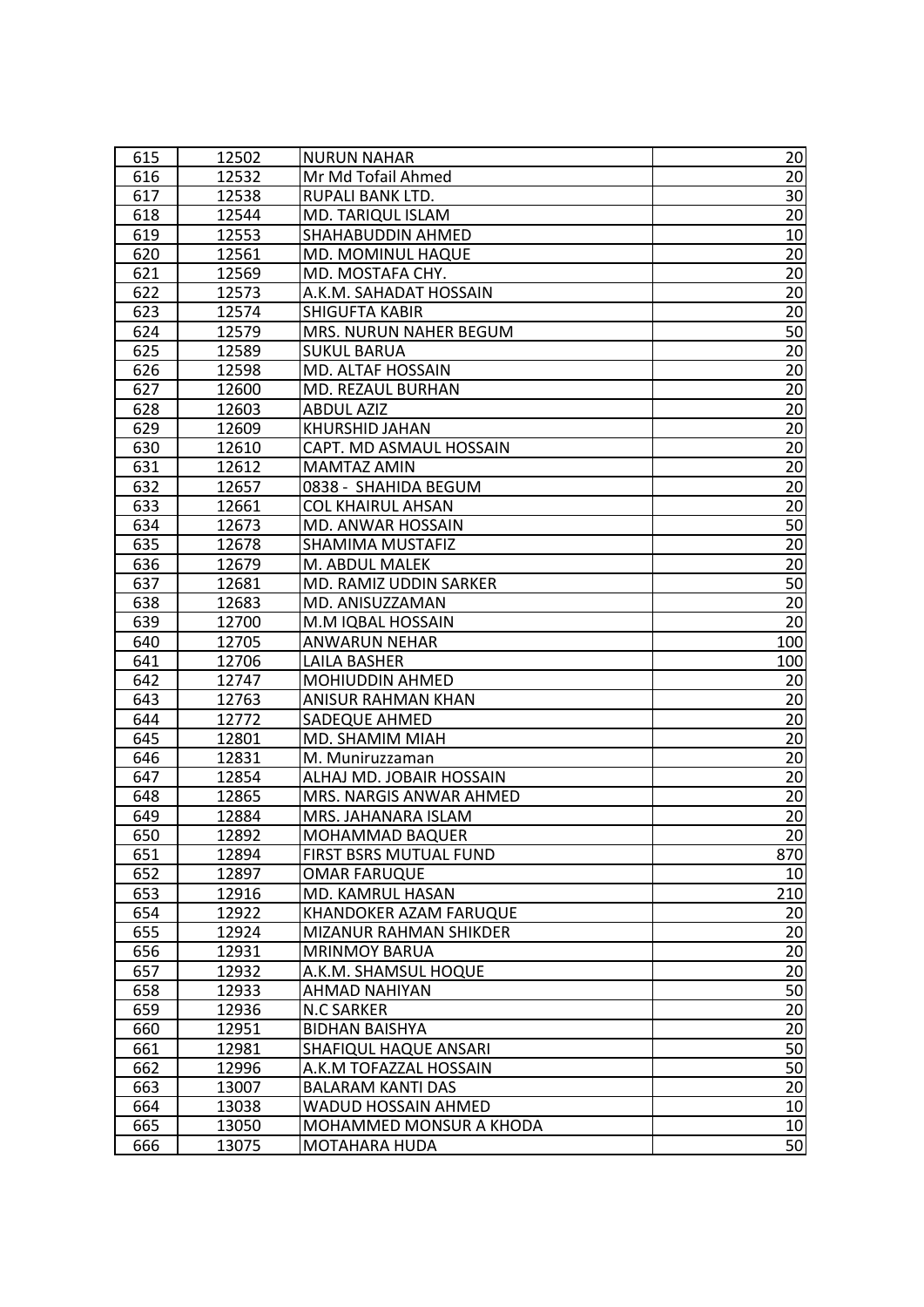| 667 | 13154 | DILRUBA BEGUM                 | 20              |
|-----|-------|-------------------------------|-----------------|
| 668 | 13166 | MD. ABDUR ROB                 | 20              |
| 669 | 13167 | <b>DILRUBA BEGUM</b>          | 20              |
| 670 | 13168 | MD.SAIFUR RAHMAN KHAN         | 20              |
| 671 | 13190 | M. MUNIRUZZAMAN               | 30              |
| 672 | 13220 | JUBAIR MOHAMMAD MATIUR RAHMAN | 20              |
| 673 | 13232 | MR MD MAQBUL HOSSAIN          | 10              |
| 674 | 13238 | <b>MD. YUSUF MORAL</b>        | 10              |
| 675 | 13242 | <b>D.M SHAHIDUL ALAM</b>      | 20              |
| 676 | 13247 | AFSHAN RAHMAN                 | 50              |
| 677 | 13270 | TAPAN KUMAR SHAHA             | 20              |
| 678 | 13292 | MAHBUB ALAM                   | $\overline{20}$ |
| 679 | 13315 | MD. NURUL HAQ PATWARY         | 20              |
| 680 | 13329 | DR. MD. SHAH-ZAMAN            | 20              |
| 681 | 13390 | AJIT KUMAR SARKAR             | 30              |
| 682 | 13397 | MR. OMAR KHAIYAM BHUIYAN      | 50              |
| 683 | 13416 | NIRMAL K. SARKER              | 20              |
| 684 | 13475 | A.T.M MURAD                   | 30              |
| 685 | 13524 | LT. COL. AKM SAIFUR RASHID    | 50              |
| 686 | 13567 | MOHIUDDIN AHMED CHOWDHURY     | 20              |
| 687 | 13681 | MD. MOZAMMEL HOQUE            | 20              |
| 688 | 13688 | MD. TAJUDDIN AHMED            | 10              |
| 689 | 13705 | <b>MD. ABDUL MANNAN</b>       | 20              |
| 690 | 13707 | MD. FAKHRUL ISLAM             | 20              |
| 691 | 13729 | <b>KABIR SARKER</b>           | 50              |
| 692 | 13745 | MD. SHAMSULDDIN AHAMED SALIM  | 20              |
| 693 | 13753 | <b>BIJOY HALDER</b>           | 20              |
| 694 | 13785 | <b>MOHIUDDIN AHMED</b>        | 20              |
| 695 | 13786 | SUBARNA JARIN KHAN            | 20              |
| 696 | 13807 | MD. ABUL KALAM                | 150             |
| 697 | 13836 | Md.Shawkat Hossain            | 20              |
| 698 | 13840 | <b>MRS PARVIN SATTAR</b>      | 50              |
| 699 | 13849 | ARIFUR RAHMAN                 | 50              |
| 700 | 13868 | <b>MD. AKTER FARUQUE</b>      | 20              |
| 701 | 13878 | MD. HABIBUR RAHMAN            | 20              |
| 702 | 13891 | MD. ABDUL HALIM SARKER        | 20              |
| 703 | 13906 | MD. ZAHID                     | 50              |
| 704 | 13913 | MD. SHAH ALAM KHAN            | 20              |
| 705 | 13915 | <b>MRIDUL KANTI SINHA ROY</b> | 10              |
| 706 | 13930 | ICB AMCL UNIT FUND            | 10              |
| 707 | 13987 | MD. ALAMGIR                   | 20              |
| 708 | 14003 | <b>GULAM MUSTAFA</b>          | 20              |
| 709 | 14006 | MD. MOHSIN PATWARY            | 50              |
| 710 | 14007 | MD. ALTAF HOSSAIN             | 100             |
| 711 | 14011 | MD. ABDUR RASHID              | 30              |
| 712 | 14019 | ABUL KHAIR MOHAMMAD ALI KHAN  | 20              |
| 713 | 14024 | KAMRUNNIGAR SULTANA           | 20              |
| 714 | 14028 | <b>REAZUL HOQUE</b>           | 10              |
| 715 | 14053 | MD. MOJIBUR RAHMAN            | $\overline{20}$ |
| 716 | 14055 | MD. ALI AKKAS                 | 40              |
| 717 | 14062 | <b>MD. FARID UDDIN</b>        | 20              |
| 718 | 14064 | UTTAM KUMAR BARUA             | 50              |